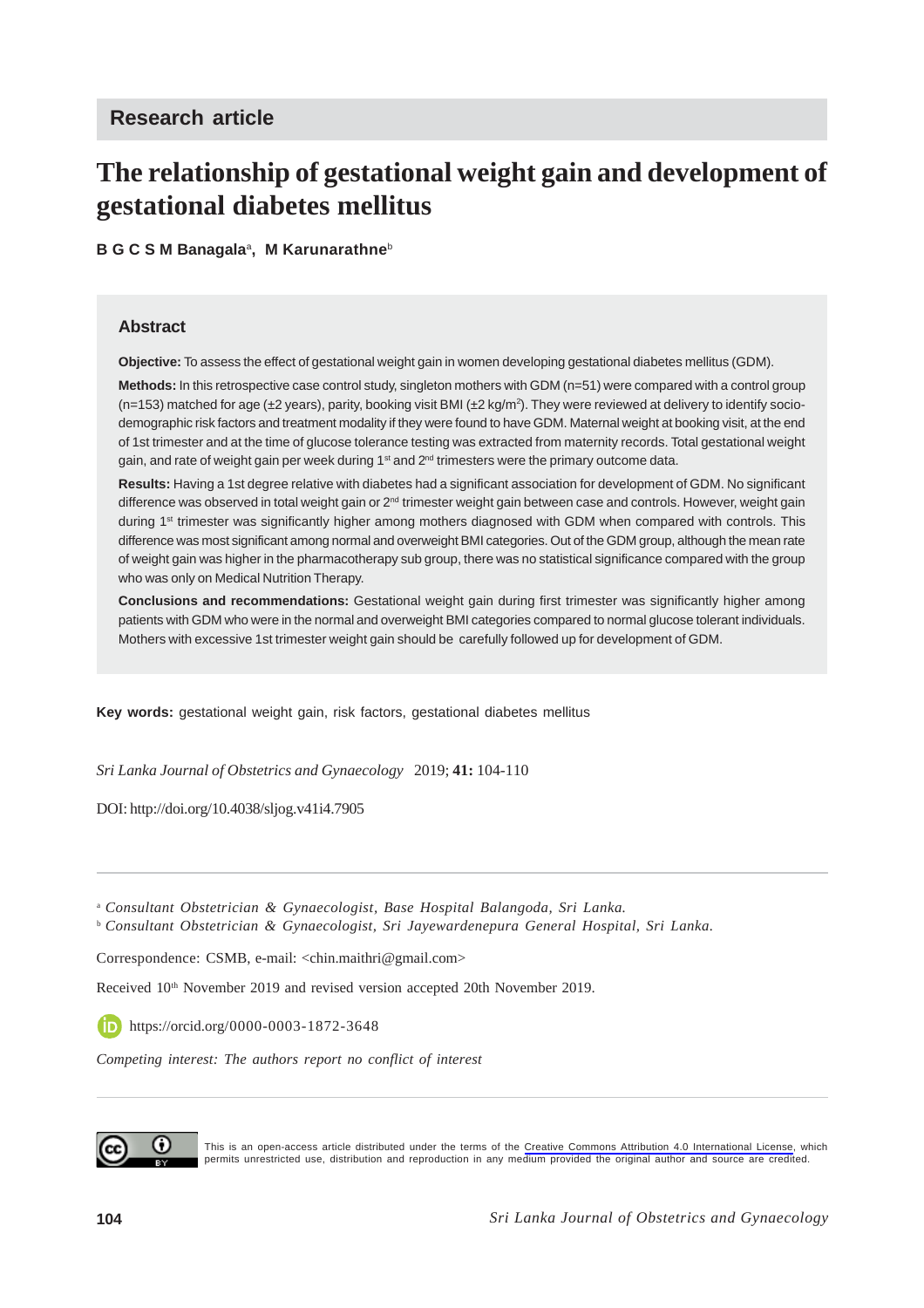# **Introduction**

Pregnancy is considered as a state of insulin resistance, and women who cannot increase their insulin production to overcome this resistance will develop Gestational Diabetes Mellitus (GDM)<sup>1</sup>. GDM is defined as any level of glucose intolerance, which is first detected during pregnancy.

It is an important cause for perinatal morbidity and mortality globally<sup>2</sup>. It is also known to cause long term complications to both the mother and the fetus which results in high cost for healthcare and poses a significant economic burden<sup>3</sup>, hence early detection and prompt treatment of GDM is a vital component of successful management to reduce its complications. Understanding the potential associations which carries high risk for GDM is important when screening for the condition. Previous history of GDM, advanced maternal age, increased body mass index (BMI), family history of diabetes, specific ethnic groups are well known risk factors for developing GDM<sup>4</sup>.

Both in pregnancy and non-pregnant adults obesity is associated with an increased insulin resistance and that is due to abnormal regulation of cytokine production by the adipose tissue<sup>5</sup>.

Excessive weight gained during pregnancy can affect current pregnancy and future health of a woman and her infant such as pregnancy induced hypertension (PIH), macrosomia, primary cesarean delivery due to dysfunctional labor and cephalo-pelvic disproportion<sup>6,10</sup>.

During the past two decades a rising trend in GDM was observed in Sri Lanka<sup>11,12</sup>. Hypothetically excessive gestational weight gain could be linked to development of GDM by increasing insulin resistance. Therefore, maintaining acceptable weight gain during early pregnancy may have a protective effect against development of GDM.

This retrospective case control study aims to assess this relationship of gestational weight gain and risk of development of gestational diabetes.

## **Methods and materials**

A case controlled study was conducted during August 2014 to January 2015 in Sri Jayewardenepura General Hospital, Nugegoda, Sri Lanka, to assess the effect of gestational weight gain and socio-demographic factors on development of gestational diabetes mellitus and its effect on treatment modality.

All singleton mothers who were admitted for confinement in the unit during the period were invited to participate in the study. After obtaining informed written consent, mothers with a singleton pregnancy and who have attended and followed up in the hospital antenatal clinic with weight measurement and oral glucose tolerance testing (OGTT) at 24-28 weeks of gestation were included into the study. Having previous history of type 1, type 2 or gestational diabetes mellitus, booking after 10 weeks, multiple pregnancies, history of other metabolic disorders or treated with drugs which can interfere with glucose homeostasis (e.g. thyroid diseases, Cushing's, steroid treatment), uncertainty of the period of gestation, first trimester and onward weight values are not available and OGTT done at a gestation other than 24-28 weeks were the exclusion criteria.

Using the Open-Epi<sup>13</sup>; a web-based epidemiological and statistical calculator, a sample size to achieve a significant result was calculated. Parameters for sample size estimation were drawn from Gibson et al 20129 study of 'Maternal weight gain in women who develops GDM'. According to the calculations around 50 mothers with GDM and around 150 mothers without GDM as control group were needed.

Data was obtained through an interviewer administered questionnaire and a data extraction sheet. Gestation at the first prenatal visit, weight and height at the first prenatal visit, subsequent weights at the end of first trimester and second trimesters, results of the glucose tolerance test at 24-28 weeks were extracted through the pregnancy record sheet. Socio-demographic details, family history of diabetes, treatment modality for diabetes were obtained through an interviewer administered questionnaire. Corrected expected date of delivery by first trimester ultrasound scan was taken to calculate the gestational age if there were discrepancies.

BMI calculated at the booking visit was taken as an approximate to the pre pregnancy BMI. They were categorised as underweight  $\left($  < 18.5 kg/m<sup>2</sup>), normal  $(18.5 - 24.9 \text{ kg/m}^2)$ , overweight  $(25.0 - 29.9 \text{ kg/m}^2)$  or obese (≥30.0 kg/m<sup>2</sup>) according to this BMI<sup>17</sup>.

Net weight gain up to screening for GDM (maximum up to 28 weeks) and the rates of weight gain (kilograms per week) were calculated. The rate of gestational weight gain, per week was calculated by dividing the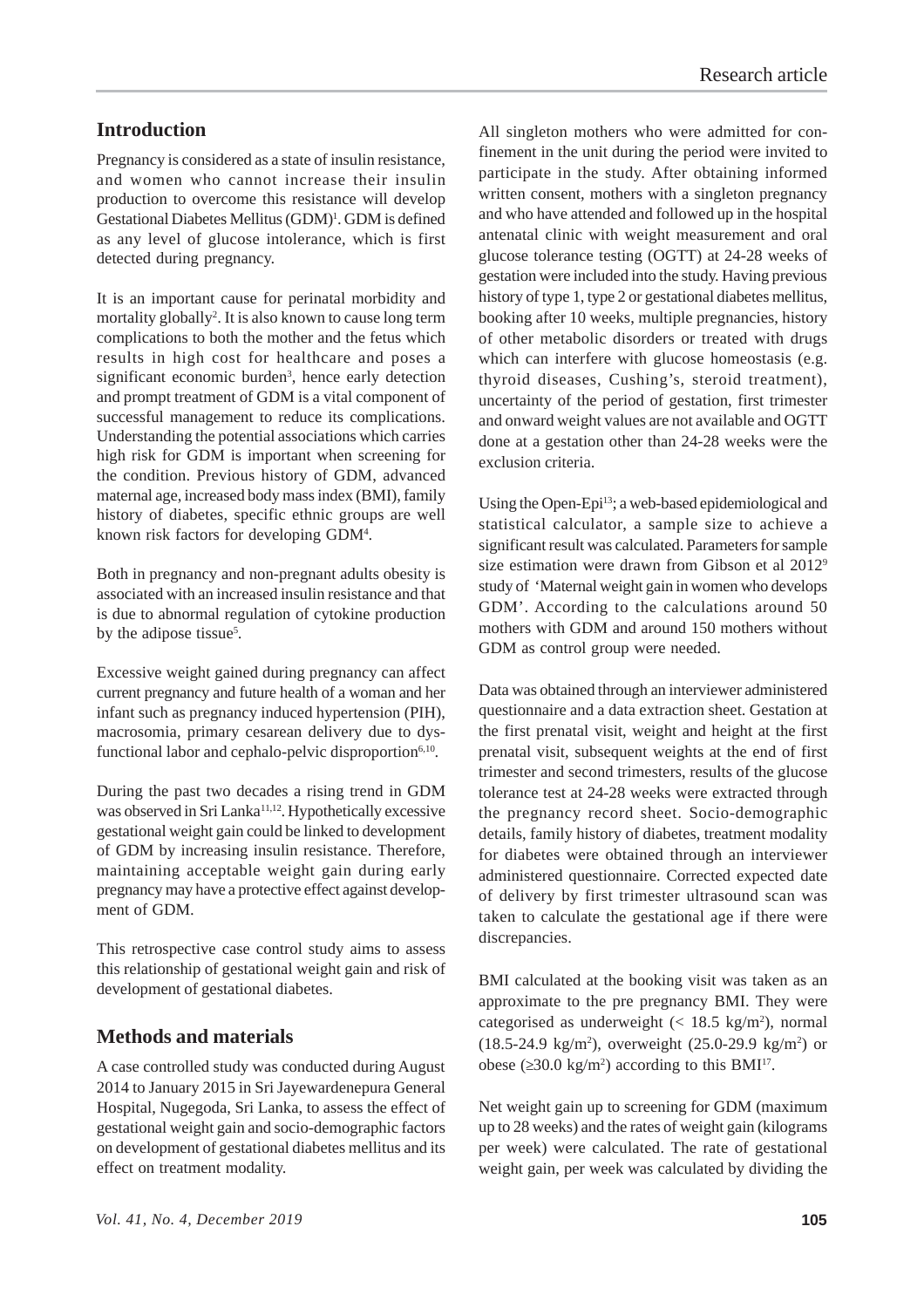maternal weight difference between booking visit and at the time of glucose tolerance testing, by the weeks of gestation elapsed between these two points.

As per NICE guidelines, GDM was diagnosed as fasting blood sugar more than 7.0mmol/L (126mg/dL) or 2 hr value above 7.8mmol/L (140mg/dL) at gestational age between 24-28 weeks<sup>18</sup>.

Each patient with GDM was matched with three women who had normal glucose tolerance testing. Mothers without GDM were screened at confinement with a postprandial blood sugar test (less than 140 mg/dl was considered as normal). If they found to have late onset GDM they were excluded from the study.

Assignment was achieved using one-to-one assignment for the first three matching women delivering at this institution and cases were matched to controls for known confounders namely age  $(\pm 2 \text{ years})$ , booking visit BMI  $(\pm 2 \text{ kg/m}^2)$ , and parity. The first three controls matching for each case were selected. If a control participant did not meet inclusion criteria, the next eligible control was selected. When a control subject selected, that patient was omitted from future selections to ensure that the same control patient will not be used more than once.

#### **Outcome measures**

Mean total weight gain, rate of total weight gain, rate of weight gain up to 12 weeks, rate of  $2<sup>nd</sup>$  trimester weight gain was then compared between GDM group and controls according to each BMI category. From the GDM group, further information was collected on their treatment modality and categorized into patients requiring medical nutrition therapy alone or patients requiring additional pharmacological therapy.

### **Statistical analysis**

For continuous variables, data were analyzed using both parametric and non parametric tests with Student t test, Mann-Whitney U test and Kruskal-Wallis test. Chi square test was used to estimate the significance in differences between two categorical variables. Results were interpreted at the 95% confidence interval with a significance level of *P*< 0.05.

Ethical approval was obtained by the Ethical Review Committee of Sri Lanka Medical Association (SLMA).

# **Results**

During the study period 73 women were identified who

was diagnosed with GDM for the first time. Out of that 22 were excluded from the study due to presence of exclusion criteria. Women without GDM were identified as controls who met the inclusion criteria and matched for age, parity and first trimester BMI to identify the control group (n=153). The characteristics of cases with GDM and the control group are presented in table 1.

Presence of 1st degree family history of diabetes was found to be significantly associated with development of GDM (p=0.033). Race, monthly family income, education level was not significantly associated with development of GDM. Significance of marital status could not be calculated due to presence of very low numbers in unmarried and widow categories.

Different weight gain patterns among cases and controls, which was the primary outcome measure during the study are presented in table 2.

No significant differences were found in total weight gain, total rate of weight gain or  $2<sup>nd</sup>$  trimester weight gain between control subjects and patients with GDM. However, a significant association was observed in rate of weight gain during 1st trimester between the two groups (0.027 kg/week compared with 0.166kg/ week, *P*=<0.001).

In order to observe these differences according to the BMI categories of individuals, weight gain was compared according to their booking visit BMI groups. Lowest total weight gain was seen among the controls and GDM participants who were obese. There was no statistically significant difference in total weight gain, 2nd trimester weight gain between controls and cases in any of the BMI categories.

However when weight gain only up to 12 weeks compared within different BMI categories, rate of first trimester weight gain was significantly more among mothers with GDM who were in normal or overweight BMI categories.

To examine whether there was a significance between gestational weight gain and severity of GDM, total rate of weight gain was compared for mothers with GDM according to the two treatment strategies (medical nutrition therapy – MNT and pharmacotherapy). Although the mean rate of weight gain was higher in mother who needed pharmacotherapy (metformin or insulin) there was no statistical significance between the two groups  $(P=0.750)$ .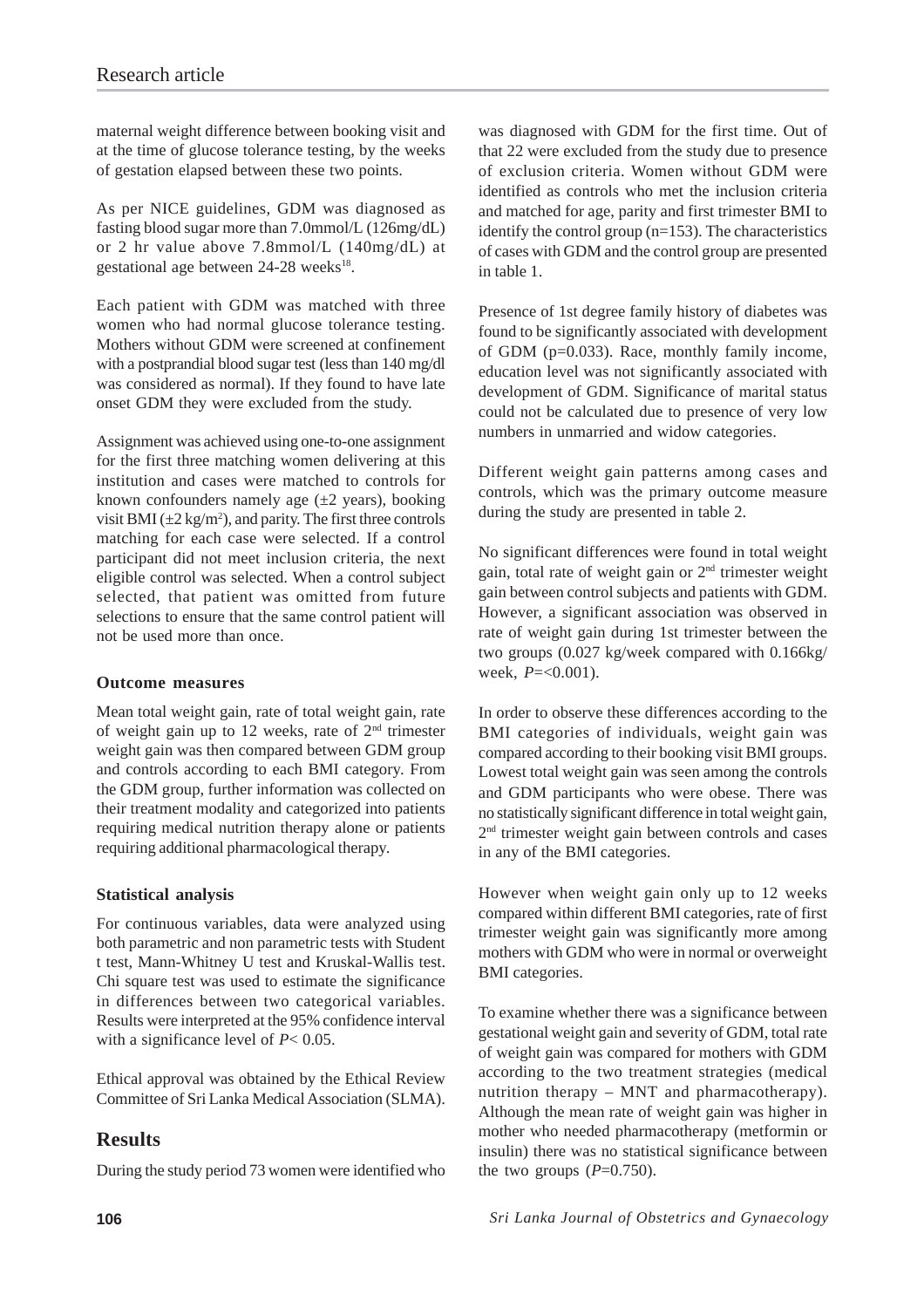|                               |                                 | <b>Gestational</b><br><b>Diabetes Mellitus</b><br>$(n=51)$ | <b>Control</b><br>$(n=53)$ | $\boldsymbol{P}$ |
|-------------------------------|---------------------------------|------------------------------------------------------------|----------------------------|------------------|
| Age at delivery               | Mean age                        | 31.72 $(\pm 4.2)$                                          | 31.58 $(\pm 2.8)$          | 0.857            |
| Parity                        | $\boldsymbol{0}$                | 14(27.5)                                                   | 41 (26.8)                  | 0.900            |
|                               | 1                               | 32(62.7)                                                   | 94 (61.4)                  |                  |
|                               | $\mathfrak{2}$                  | 4(7.8)                                                     | 15(9.8)                    |                  |
|                               | 3 or more                       | 1(2.0)                                                     | 3(2.0)                     |                  |
| Mean Body Mass                |                                 |                                                            |                            |                  |
| Index $(kg/m2)$ at            | Mean BMI                        | 26.16 $(\pm 0.51)$                                         | 25.86 $(\pm 0.33)$         | 0.647            |
| booking visit                 |                                 |                                                            |                            |                  |
| BMI $(kg/m2)$ at              | < 18.49                         | 0(0.0)                                                     | 0(0)                       |                  |
| booking visit                 | 18.50-24.99                     | 21(41.2)                                                   | 58 (37.9)                  |                  |
| (BMI category)                | 25.00-29.99                     | 24 (47.1)                                                  | 76 (49.7)                  |                  |
|                               | >30.00                          | 6(11.8)                                                    | 19(12.4)                   |                  |
| Marital status                | Single                          | 0(0.0)                                                     | 1(0.7)                     | N/A              |
|                               | Married                         | 50 (98.0)                                                  | 152 (99.3)                 |                  |
|                               | Widow/Separated                 | 1(2.0)                                                     | 0(0.0)                     |                  |
| <b>Educational attainment</b> | None                            | 0(0.0)                                                     | 1(0.7)                     | 0.254            |
|                               | Primary                         | 7(13.7)                                                    | 13(8.5)                    |                  |
|                               | Secondary                       | 33 (64.7)                                                  | 127 (83.0)                 |                  |
|                               | Tertiary                        | 11(21.6)                                                   | 12(7.8)                    |                  |
| Monthly income                | $<$ 10000                       | 0(0.0)                                                     | 0(0.0)                     | 0.890            |
|                               | 10000-50000                     | 26(51.0)                                                   | 80 (52.3)                  |                  |
|                               | 50000-100000                    | 22(43.1)                                                   | 62 $(40.5)$                |                  |
|                               | >100000                         | 3(5.9)                                                     | 11(7.2)                    |                  |
| Family history of diabetes    | 1 <sup>st</sup> degree relative | 19 (37.2)                                                  | 34 (22.2)                  | 0.033            |
|                               | $2nd$ degree relative           | 3(5.8)                                                     | 9(5.9)                     |                  |
|                               | No                              | 27 (52.9)                                                  | 108 (70.6)                 |                  |
|                               | Do not know                     | 2(3.9)                                                     | 2(1.3)                     |                  |

# **Table 1. Socio-demographic data of the cases and controls**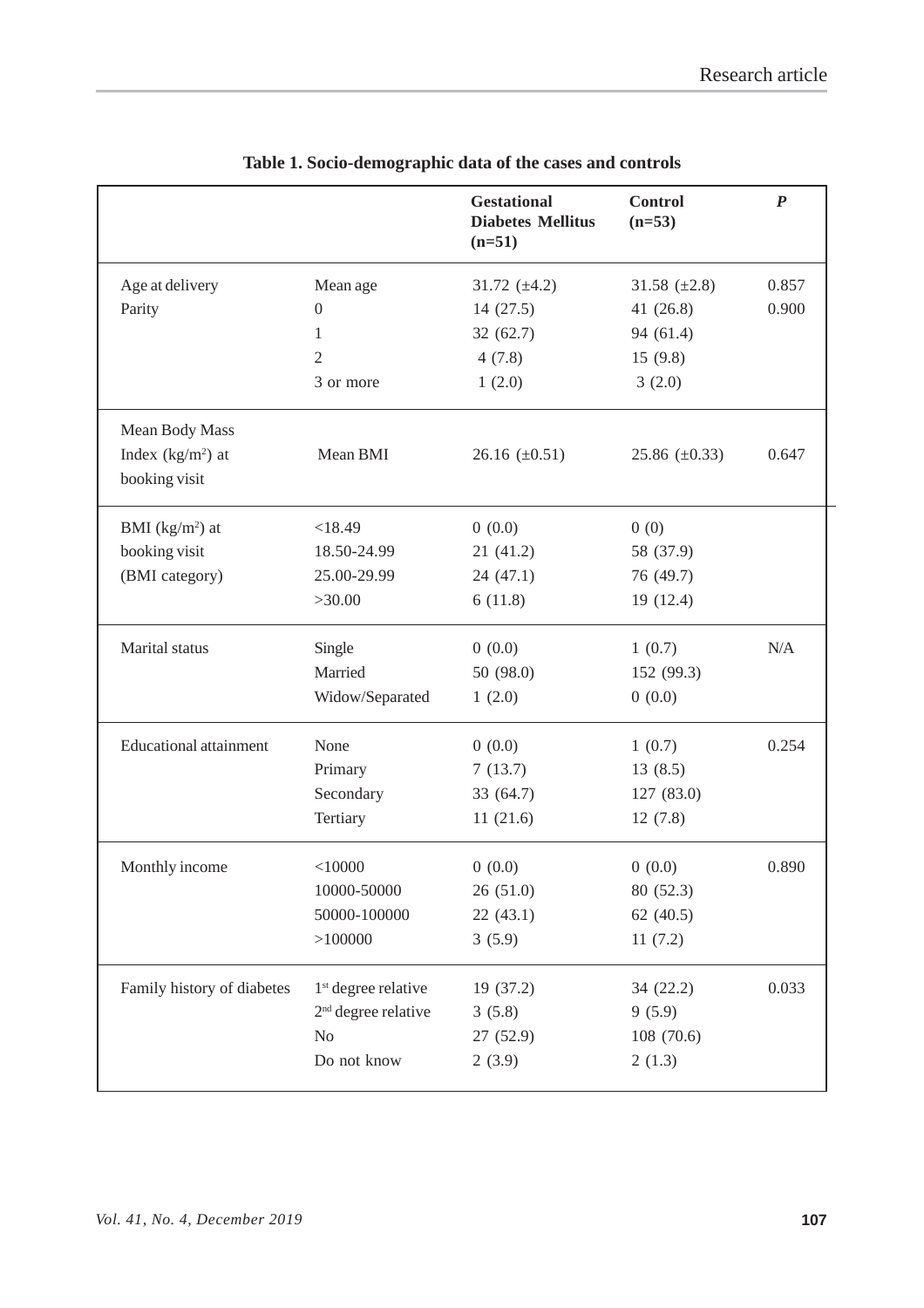|                                       | Control $(n=153)$     | $GDM(n=51)$           | P       |
|---------------------------------------|-----------------------|-----------------------|---------|
| Total weight gain (kg)                | 4.595 $(\pm 0.248)$   | 4.112 $(\pm 0.400)$   | 0.332   |
| Rate of total weight gain (kg/week)   | $0.299 \ (\pm 0.021)$ | $0.235 \ (\pm 0.021)$ | 0.099   |
| Weight gain up to 12 weeks (kg/week)  | $0.027 \ (\pm 0.015)$ | $0.166 \ (\pm 0.034)$ | < 0.001 |
| $2nd$ trimester weight gain (kg/week) | $0.397 \ (\pm 0.026)$ | $0.313 \ (\pm 0.031)$ | 0.092   |

| Table 2. Comparison of weight gain between cases with GDM and controls |
|------------------------------------------------------------------------|
|------------------------------------------------------------------------|



Figure 1. **First trimester weight gain in cases with GDM and controls according to there pre pregnancy BMI**





## **Discussion**

The study demonstrated that a higher weight gain in 1<sup>st</sup> trimester was significantly associated with subsequent risk of developing GDM. However, it failed to identify a significant association in total or 2nd trimester weight gain for development of GDM. This is comparable to the findings of two studies conducted in United States of America<sup>8,9</sup>. Total body water accumulation is the main determinant in gestational weight gain though the fat deposition is also partly responsible<sup>15</sup>. It has been found that there is a variation in the level of fat mass accumulation in women with different BMI strata<sup>16</sup>. This understanding of the

physiology behind weight gain may help us explain the study findings.

Rapid early gestational weight gain may lead to exhaustion of  $β$  cell and "push the high risk group over the edge" towards developing GDM. It has been shown that early gestational weight gain is mainly contributed by fat mass increments<sup>14</sup>. These crucial early changes may continue to control over development of GDM irrespective of the subsequent changes.

When analysed by booking visit BMI categories this difference was significant only among normal and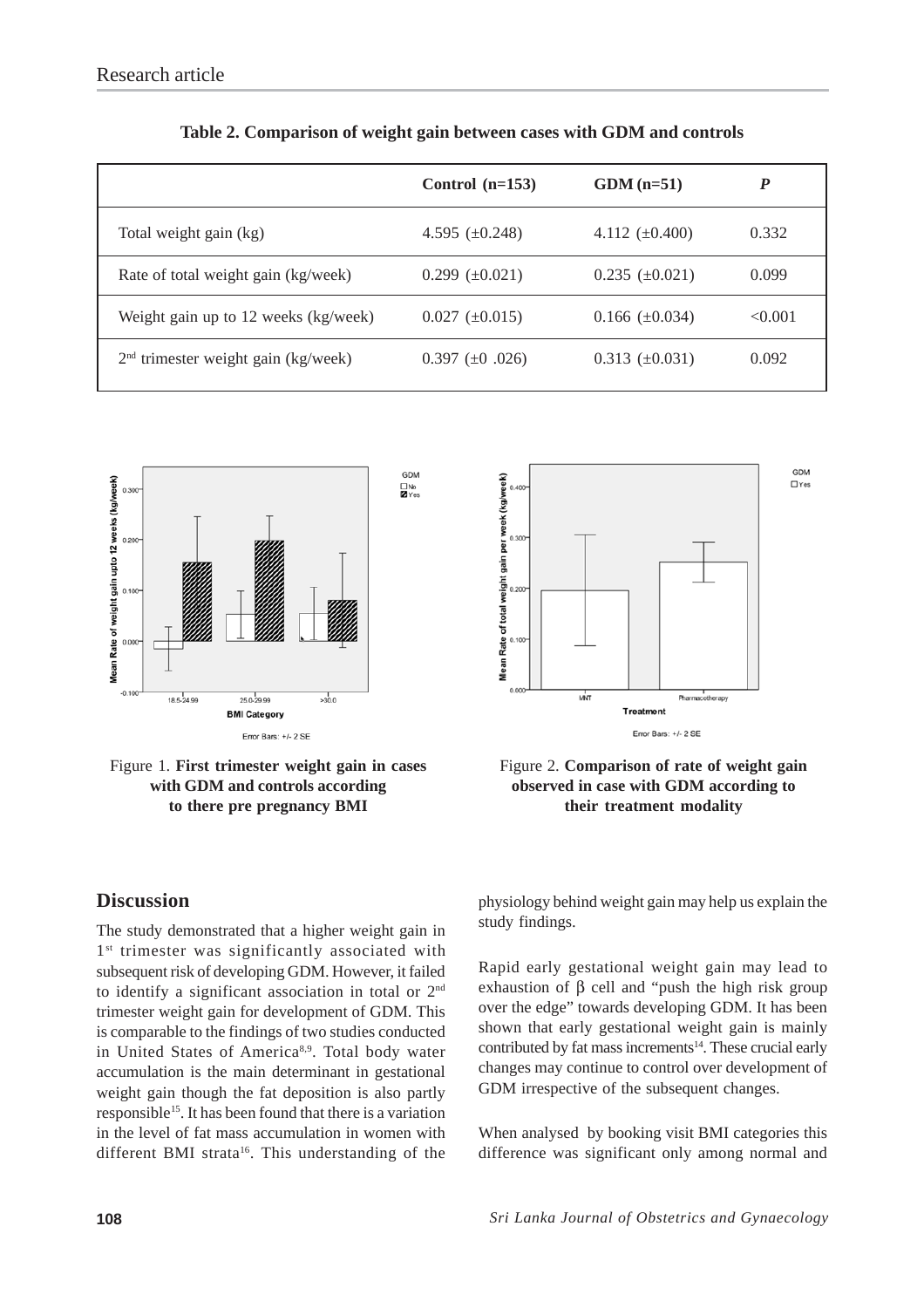overweight groups. In contrast in a case controlled study done in Ohio<sup>9</sup>, weight gain was significantly higher only in overweight and obese patients who developed GDM.

Reasons contributing for this difference may be, rate of weight gain is slowest among obese women and hence failing to reach a statistical significance. Secondly, although BMI more than 23 kg/m<sup>2</sup> is considered overweight for Asians<sup>19</sup>, inclusion of BMI group 23- $25 \text{ kg/m}^2$  to normal BMI category may have contributed to achieving significance in normal BMI group.

These findings were not proven consistently during studies among Asian populations<sup>6,7,10</sup>.

Although the rate of weight gain was found to be higher in patients with GDM who were on pharmacotherapy in comparison to patients on MNT only, this association was not statistically significant. Previous studies have demonstrated an association with gestational weight gain and the severity of GDM determined by the type of treatment offered<sup>9</sup>. Therefore, even one goes on and develops GDM, severity of the condition may become less if she had an acceptable weight gain up to that point.

## **Conclusion and recommendation**

Gestational weight gain during first trimester was significantly higher among patients with GDM who were in the normal and overweight BMI categories compared to normal glucose tolerant individuals.

Since higher, early gestational weight gain is associated with a higher risk of developing GDM, health care providers may need to be more vigilant on detecting GDM in them. Awareness needs to be created among public and health care workers, that excessive early gestational weight gain might be a modifiable risk factor for GDM.

Whether optimizing BMI and reduction of excessive weight gain during this period will work as a preventive strategy needs further assessment by interventional studies. A proper pre pregnancy counselling program combined with early pregnancy advice to reduce weight gain may help in achieving this task and since most women will book at primary care clinics around 6-10 weeks this appears to be feasible.

Further research with larger sample size is recommended in order to study different outcomes of excessive gestational weight gain.

# **References**

- 1. Kühl C. Insulin secretion and insulin resistance in pregnancy and GDM: implications for diagnosis and management. Diabetes. 1991; 40(Supplement 2): 18-24.
- 2. Persson B, Hanson U. Neonatal morbidities in gestational diabetes mellitus. Diabetes care 1998; 21: B79.
- 3. Buchanan TA, Kjos SL. Gestational diabetes: risk or myth? Journal of Clinical Endocrinology and Metabolism 1999; 84(6): 1854-7.
- 4. Scott DA, Loveman E, McIntyre L, Waugh N. Screening for gestational diabetes: a systematic review and economic evaluation. Health Technology Assessment. 2002; 6(11).
- 5. Hotamisligil GS, Arner P, Caro JF, Atkinson RL, Spiegelman BM. Increased adipose tissue expression of tumor necrosis factor-alpha in human obesity and insulin resistance. Journal of Clinical Investigation 1995; 95(5): 2409.
- 6. Hung TH, Chen SF, Hsu JJ. Gestational weight gain and risks for adverse perinatal outcomes: A retrospective cohort study based on the 2009 Institute of Medicine guidelines. Taiwanese Journal of Obstetrics and Gynecology 2015; 54(4): 421-5.
- 7. Li C, Liu Y, Zhang W. Joint and Independent Associations of Gestational Weight Gain and Pre-Pregnancy Body Mass Index with Outcomes of Pregnancy in Chinese Women: A Retrospective Cohort Study. PloS one. 2015; 10(8): e0136850.
- 8. Hedderson MM, Gunderson EP, Ferrara A. Gestational weight gain and risk of gestational diabetes mellitus. Obstetrics and Gynecology 2010; 115(3): 597.
- 9. Gibson KS, Waters TP, Catalano PM. Maternal weight gain in women who develop gestational diabetes mellitus. Obstetrics & Gynecology. 2012; 119(3): 560-5.
- 10. Cho EH, Hur J, Lee KJ. Early Gestational Weight Gain Rate and Adverse Pregnancy Outcomes in Korean Women. PloS one 2015; 10(10): e0140376.
- 11. Siribaddana SHRD, Rajapakse D. The prevalence of gestational diabetes in Lankan antenatal clinic. Ceylon Medical Journal 1998; 1998(43): 88-91.
- 12. Dahanayaka N, Agampodi S, Ranasinghe O, Jayaweera P, Wickramasinghe W, Adhikari A,